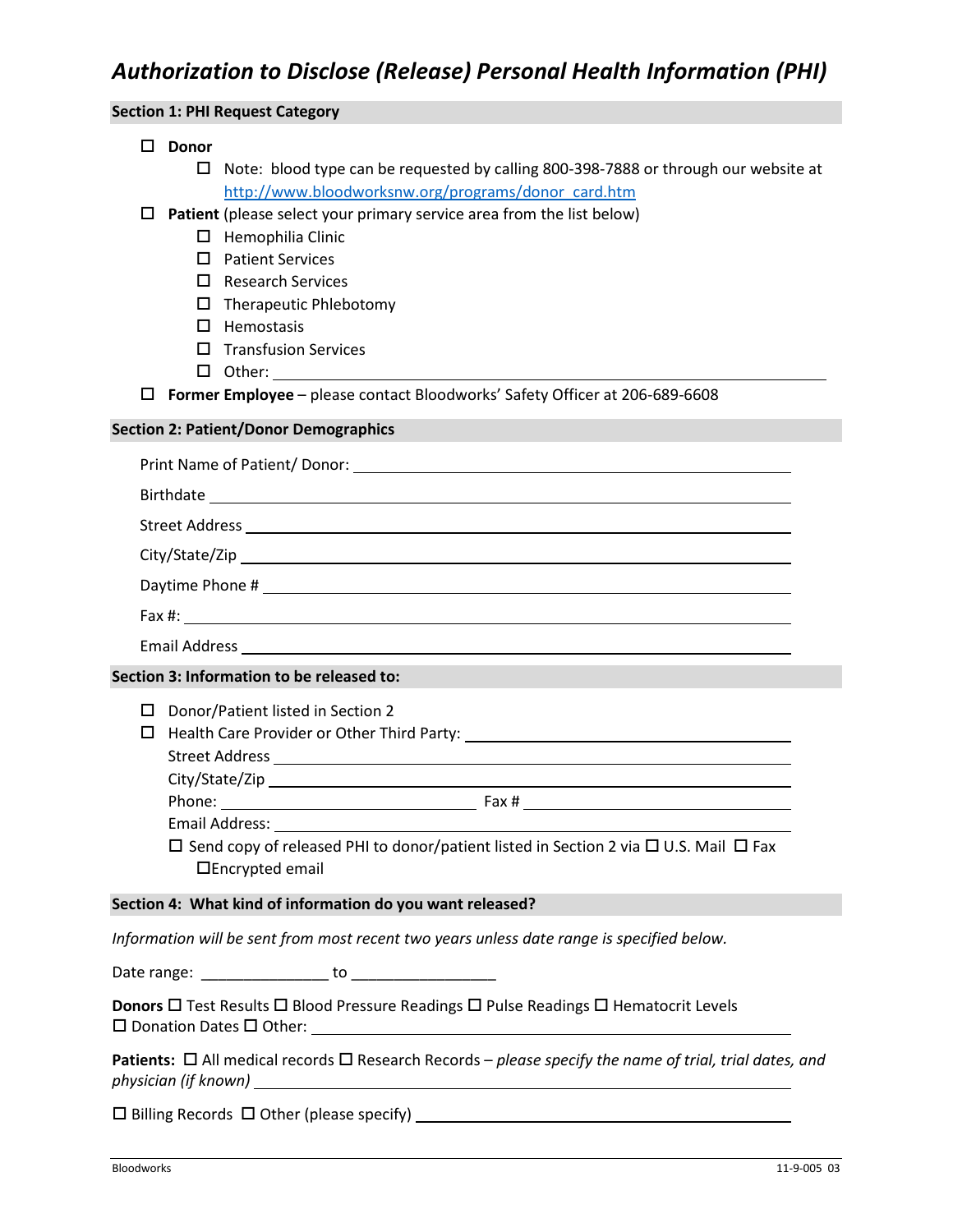#### **Section 5: Donor/Patient authorization**

Information released may include information regarding the testing or diagnosis of HIV/AIDS or sexually transmitted diseases. I hereby give my specific authorization for this information to be released.

I authorize Bloodworks Northwest to release information regarding my donor or patient history diagnosis or treatment to the organization or person stipulated above.

I have the right to revoke (take back) this authorization at any time in writing to the Bloodworks Northwest Compliance Officer. Exceptions and the Compliance Officer address can be found in the Bloodworks Northwest Privacy Notice. Signed authorizations shall expire 90 days from the date of signing.

Once disclosed, PHI may be subject to redisclosure by the recipient and may no longer be protected under health information privacy laws.

Signature:

Patient or Donor, Guardian\*, or Authorized Representative\*

\*Documentation may be required to prove authority to sign on behalf of the patient

Minor Signature \_\_\_\_

(Signatures of minors aged 13-17 is required for certain information, see Section 5 instructions on page two).

This authorization expires 90 days from the date signed OR on the date indicated below:

#### **Section 6: Transmittal Method**

Please send records via:  $\Box$  U.S. Mail  $\Box$  Fax  $\Box$  Encrypted email

#### **Section 7: Submitting this Form**

You can submit this signed form via the following ways

U.S. Mail to PHI/Records Department, Bloodworks Northwest, 921 Terry Avenue, Seattle, WA 98104

 $\Box$  Fax to 1-866-290-3412

□ Email to [PHI@Bloodworksnw.org](mailto:PHI@Bloodworksnw.org)

**Have questions? Please email [PHI@Bloodworksnw.org](mailto:PHI@Bloodworksnw.org) or call 206-689-6527.**

# **Instructions for Requesting Release of Personal Health Information (PHI)**

Please follow these instructions to expedite processing of your request. Thank you.